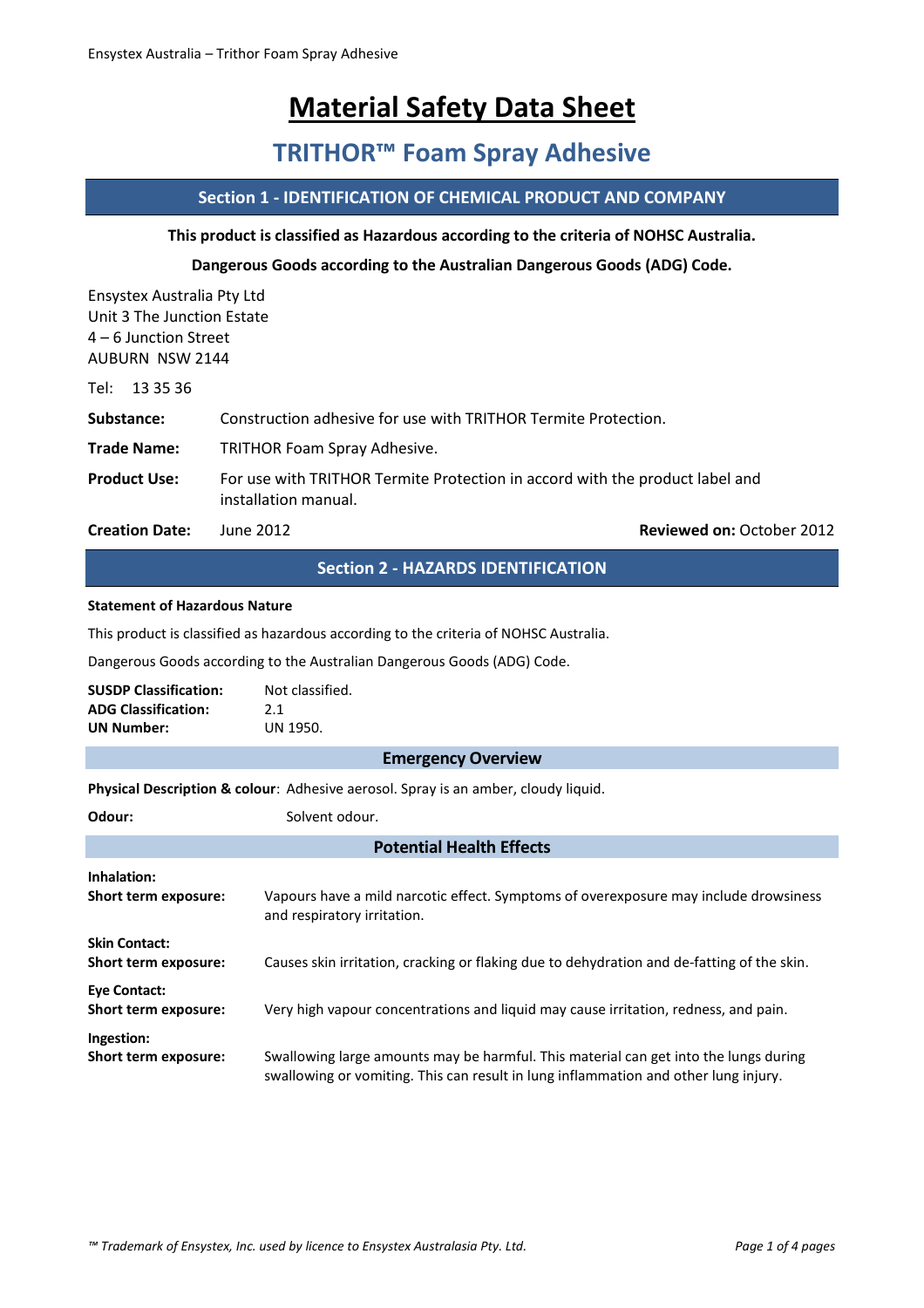| <b>Section 3 - COMPOSITION/INFORMATION ON INGREDIENTS</b> |               |            |  |
|-----------------------------------------------------------|---------------|------------|--|
| Ingredients                                               | <b>CAS No</b> | Conc.      |  |
| 2-Propanone                                               | $67 - 64 - 1$ | $15 - 40%$ |  |
| Methyl Acetate                                            | 79-20-9       | $3 - 7%$   |  |
| Normal Pentane                                            | 109-66-0      | $5 - 10%$  |  |
| Cyclohexane                                               | 110-827       | $10 - 30%$ |  |
| Propane                                                   | 74-98-6       | $15 - 40%$ |  |

This is a commercial product whose exact ratio of components may vary.

#### **Section 4 - FIRST AID MEASURES**

#### **General Information:**

You should call The Poisons Information Centre if you feel that you may have been poisoned by this product. The number is 13 11 26 from anywhere in Australia and is available at all times.

- **Inhalation:** Move to fresh air. If breathing is difficult, give artificial respiration. Call a doctor or Poisons Information Centre.
- **Skin Contact:** Remove contaminated clothing. Wash skin with soap and water for at least 15 minutes. Wash clothes before re-wearing. Get medical attention if irritation develops and persists.
- **Ingestion:** DO NOT INDUCE VOMITING. Give large quantities of water. Never give anything by mouth to an unconscious person. Call a doctor or Poisons Information Centre immediately
- **Eye Contact:** Flush eyes thoroughly with running water for at least fifteen minutes. Get medical advice if irritation develops and persists.

#### **Section 5 - FIRE FIGHTING MEASURES**

#### **Fire and Explosion Hazards**: Extremely flammable.

This product is combustible. Fire decomposition products from this product may be toxic if inhaled. Take appropriate protective measures. Contents under pressure. Do not use near fire, sparks, or flame. Do not puncture or incinerate container. Vapours may travel long distances along the ground or floor to an ignition source and flash back.

**Extinguishing Media:** Combustible. Use foam, dry chemical powder, or carbon dioxide. Keep containers cool using water spray to avoid bursting containers.

**Fire Fighting:** Wear full protective equipment and a self-contained breathing apparatus.

#### **Section 6 - ACCIDENTAL RELEASE MEASURES**

If possible, seal leaking container. Place leaking containers in a well-ventilated area, if necessary outdoors on an impermeable surface until appropriate packaging for the leaking container or its contents is available.

Evacuate unprotected and untrained personnel from hazard area. The spill should be cleaned up by qualified personnel. Remove all ignition sources such as flames, smoking materials, and electrical spark sources. Use only nonsparking tools. Ventilate the area with fresh air.

For large spills, or spills in confined spaces, provide mechanical ventilation to disperse or exhaust vapours, in accordance with good industrial hygiene practice. Warning! A motor could be an ignition source and could cause flammable gases or vapours in the spill area to burn or explode. Remember, adding an absorbent material does not remove a toxic or flammability hazard.

Absorb spill with inert material then place in a chemical waste container. Dispose of spill material in accordance with local, state or federal regulations.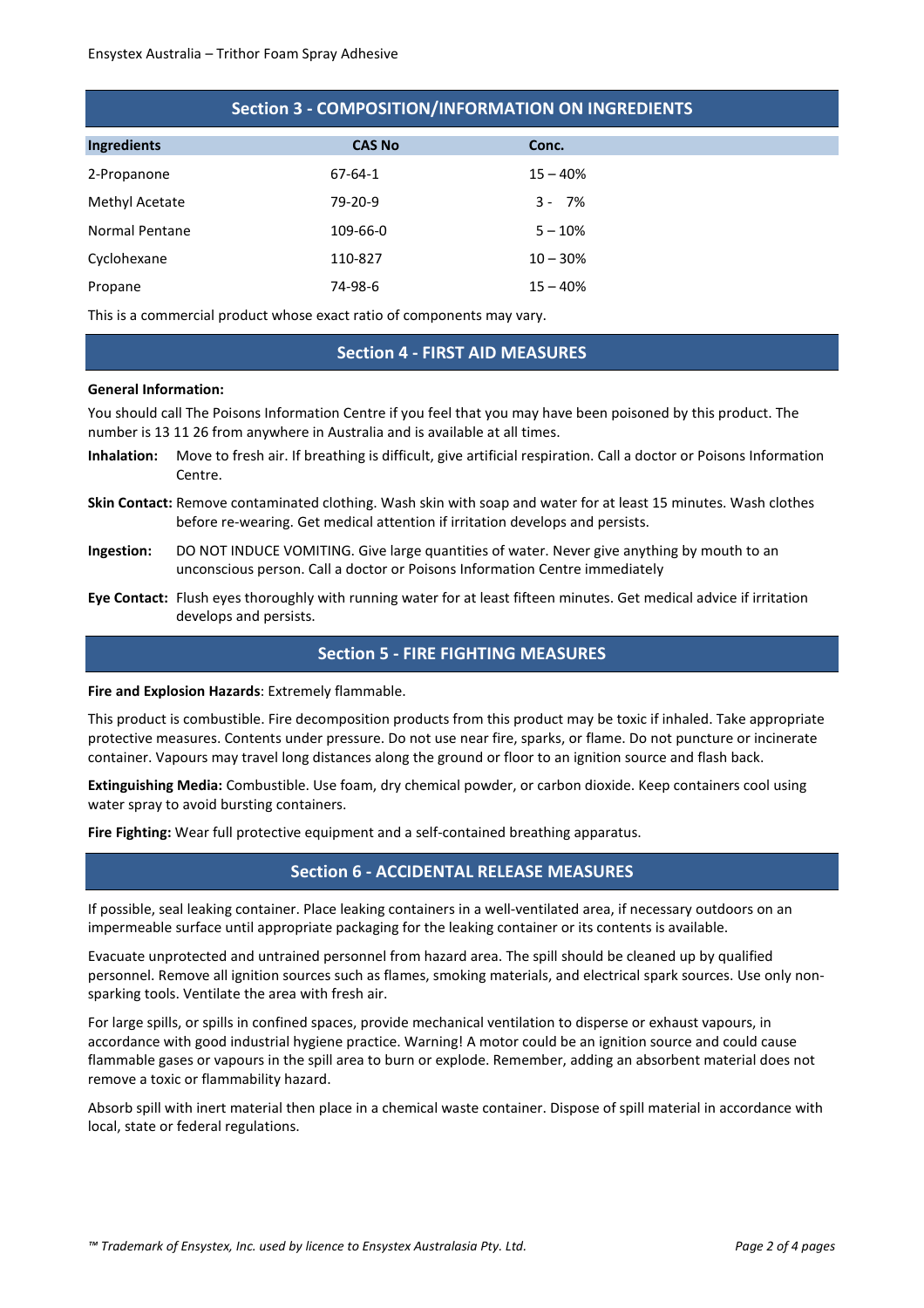## **Section 7 - HANDLING AND STORAGE**

**Handling:** Check Section 8 of this MSDS for details of personal protective measures, and make sure that those measures are followed.

DANGER: EXTREMELY FLAMMABLE. VAPOUR MAY CAUSE FLASH FIRE. HARMFUL OR FATAL IF SWALLOWED. HARMFUL IF INHALED. DO NOT SMOKE WHEN USING THIS MATERIAL.

Eye, skin and respiratory irritant. Contents under pressure. Keep out of reach of children. Avoid contact with skin and eyes. Wash thoroughly after handling. Do not use near heat, sparks or open flames. Avoid breathing vapour or mist. Use with adequate ventilation. Do not use near sources of ignition. Do not use in confined areas. Do not smoke while using. Intentional misuse by deliberately concentrating and inhaling the contents of this container may be harmful and fatal.

**Storage:** Store in a dry, cool, well-ventilated area out of direct sunlight. Do not use or store near fire, sparks, or flame. Do not store at temperatures above 50° Celsius. Keep out of reach of children

# **Section 8 - EXPOSURE CONTROLS AND PERSONAL PROTECTION**

The following Australian Standards will provide general advice regarding safety clothing and equipment:

Respiratory equipment: **AS/NZS 1715**, Protective Gloves: **AS 2161**, Industrial Clothing: **AS2919**, Industrial Eye Protection: **AS1336** and **AS/NZS 1337**, Occupational Protective Footwear: **AS/NZS2210**.

**Ventilation:** Maintain adequate ventilation. Do not use in confined areas or areas with little or no air movement. **Eye Protection:** Wear safety glasses with side shields to prevent eye contact. **Skin Protection:** Wear CHEMICAL RESISTANT GLOVES if repeated skin contact occurs or causes irritation. Wash hands after use.

**Respirator:** Not normally required.

### **Section 9 - PHYSICAL AND CHEMICAL PROPERTIES**

**Physical Description & colour**: Adhesive aerosol. Spray is an amber, cloudy liquid. **Odour:** Solvent odour. **Boiling Point:**  $> 50^{\circ}$  Celsius. **% VOC:** 54.8% **Specific gravity:** 0.865 – 0.875g/mL.

**Evaporation Rate:** >1.00 (BuAc=1). **Water Solubility:** Not soluble in water. **pH:** Normally about pH 6-7.

### **Section 10 - STABILITY AND REACTIVITY**

**Reactivity**: This product is unlikely to react or decompose under normal storage conditions.

**Conditions to Avoid:** Store out of direct sunlight. Avoid extreme heat.

**Incompatibilities:** Strong oxidising agents. Heat, flames, sparks, temperatures over 50<sup>°</sup> Celsius.

**Fire Decomposition:** This product is flammable. Carbon dioxide, carbon monoxide and various hydrocarbons.

**Polymerisation:** This product is unlikely to undergo polymerisation processes.

### **Section 11 - TOXICOLOGICAL INFORMATION**

Please contact the address on the front page of this MSDS for Toxicological Information.

## **Section 12 - ECOLOGICAL INFORMATION**

**ECOTOXICOLOGICAL INFORMATION** Not determined.

**ENVIRONMENTAL FATE** Not determined.

*™ Trademark of Ensystex, Inc. used by licence to Ensystex Australasia Pty. Ltd. Page 3 of 4 pages*